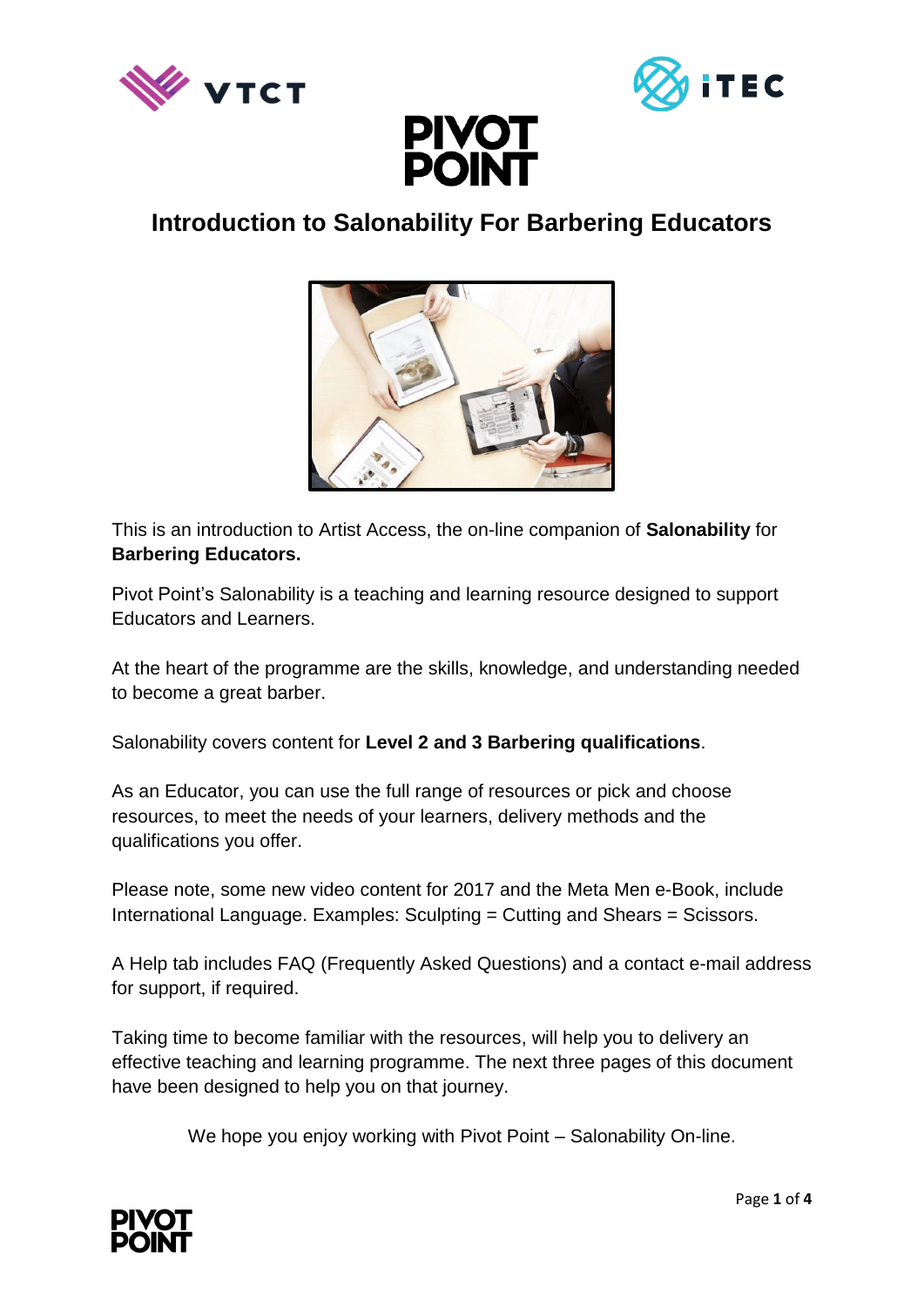Located in the Salonability Educator Resource Manual/Tab are the resources for the Educator (Note this book does not appear on the Learners Login Page).

## T

**Heading:** Salonability Educator Resources For here, you can access:

- Short videos, which introduce some of the resources
- Trainee Salonability Induction Folder

### **Trainee Salonability Induction Folder** includes:

- Presentation to help with learner registrations and getting familiar with the website and resource
- An Activity to support the induction
- Procedures for removing pop up blockers (X 3 versions, for different Web Browsers, if required)

## **Heading: Educator Resources**

For here, you can access:

- **Educator Resource Manual Guidance**  Introduces Salonability and is a **recommended read** to help you familiarise yourself with the resources and their purpose
- **Generic Documents** This includes:
- o ILP (Individual Learning Plan)
- o Template Lesson Plan, with guidance notes
- $\circ$  A-Z List Can be used to identify or check knowledge and understanding
- $\circ$  K-W-L Chart Can be used to identify what the Learner **Knows** and **What's** to know at the start of a topic and what they have **Learned** at the end
- $\circ$  Word Wall Can be used to identify important words/terms associated with a topic, recap and check knowledge and understanding
- o Visual Literacy (Female and Male) Head sheets
- o Consultation and Advice Record (Note: a cutting training and development consultation record, is in the LC Plus Activities)

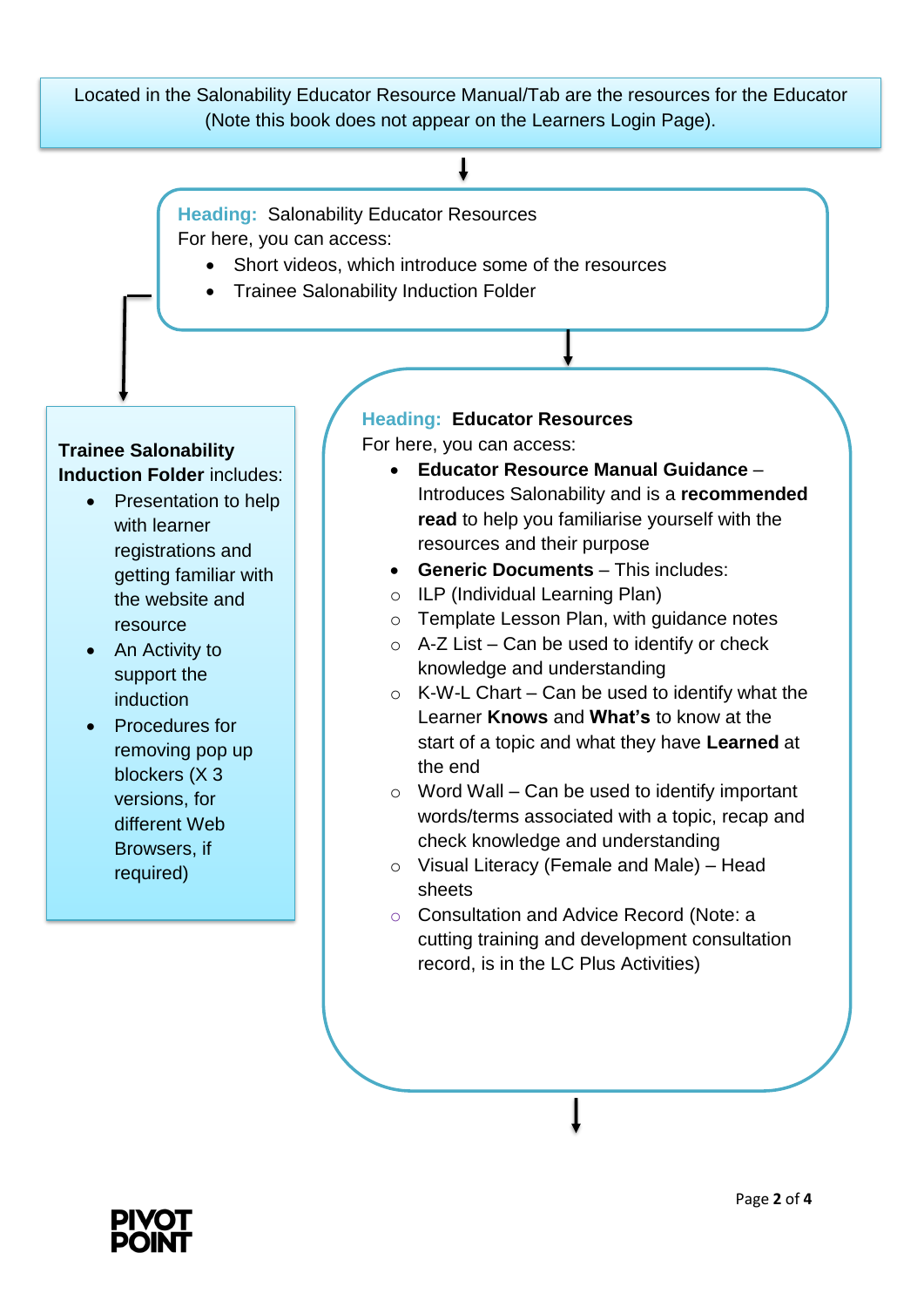Educator Resources Continued:

Below the Generic Documents each topic has a folder (Note: the layout for each is the same).

**Barbering Topic** Example:

- o Topic Plans (Scheme of Work) A Topic Resource List for Barbering replaces a Topic Plan. This is a spreadsheet, which identifies topics within the Level 2 and 3 Barbering Qualifications and the resource available for learners
- o Schemes of Work are available as a pdf and an editable word document, for all topics which cover barbering and hairdressing. These include: aims and lessons learned (objectives), content which are linked to chapter numbers in the book, resources and recommended delivery methods. Note: Editable versions allow for Educators to personalise these and add required detail to the delivery method/learning strategy column
- $\circ$  Slide Presentations These complement the e-books and are designed as a prompt, to help the Educator emphasise key messages and important points. Include a K-W-L Chart.
- o Overview of Learning Challenges Plus Activities These show the number of activities, types and descriptions of each activity, differentiation and identify links to the e-books and chapters
- $\circ$  Learning Challenges Plus with Answer Keys These contain the activities with answers guides (Guidance for Educators can be identified by the pink text)

Each Topic has a Book/Tab where the Learner and Educator can access the resources designed for the learner. Note the layout of each is the same. Note some of the related/non-skills and the shampooing and conditioning topics, do not include Workshops/Videos.

#### **Learner Resources**

**Barber Topic** Example:

o

- o **e-books –** This topic includes three e-Books (Please Note: Meta Men, uses international terminology)
- o **Workshops** (Videos) Designed to support the delivery of practical skills, and have been created by Pivot Point Education or VTCT. Pivot Point videos, are supported by step by step workshops in the e-books or PDF's